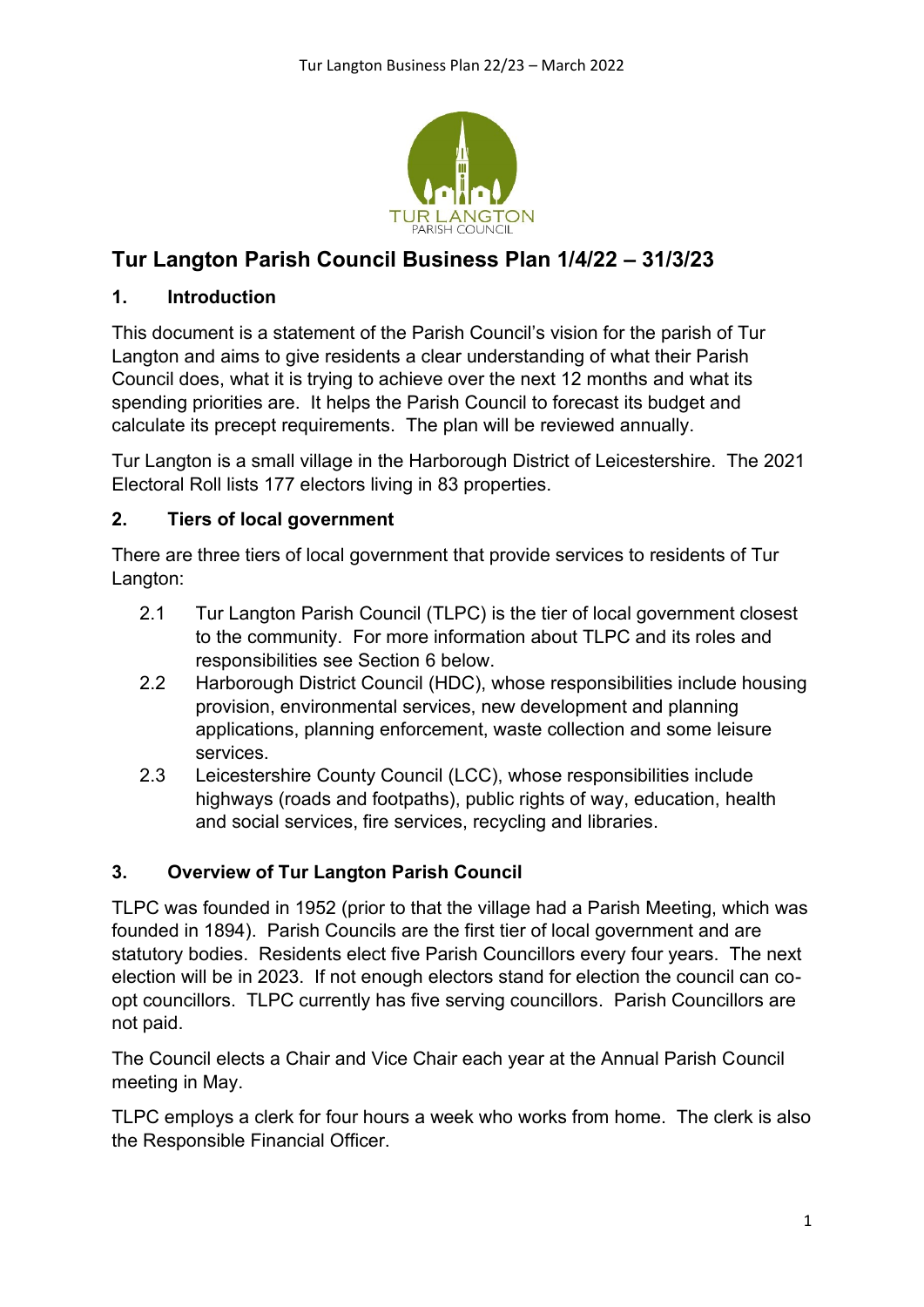TLPC meets in Tur Langton Village Hall at least six times a year in January, March, May, July, September and November. Additional meetings can be called if necessary. TLPC also calls an Annual Parish Meeting each year in May.

### **4. Accountability and Management**

The Parish Council operates under a set of written Standing Orders and Financial Regulations which are reviewed and updated annually. These two documents outline the way in which the Parish Council conducts its business and manages it finances. These documents, along with the council's other policies, can be viewed on the Parish Council's website.

The clerk prepares the accounts, and a reconciliation of the bank accounts is presented for approval to every Parish Council meeting. The Parish Council's accounts are audited annually.

### **5. How is the Parish Council funded?**

The Parish Council is funded through a precept collected through the Council Tax. The Council also receives a reimbursement towards the mowing of the grass verges from LCC, a small amount of building society interest and a contribution from another Parish Council for a shared commitment. The council can also claim grants towards specific projects.

#### **6. Roles and Responsibilities**

Parish Councils have a wide range of powers and responsibilities. As Tur Langton is a small village the Parish Council does not exercise all the powers available. The Parish Council does not own any land. The Parish Council's responsibilities include:

- Statutory consultee on planning applications in the parish
- Provides an advocacy role on behalf of local residents in making representations to the District and County Councils and liaises closely with District and County Councillors.
- The Parish Council owns two benches, a notice board and telephone kiosk and is responsible for their maintenance and insurance.
- The Parish Council is responsible for a defibrillator, which it holds under a "Managed Solution" with the Community Heartbeat Trust, paying an annual fee to this organisation. The council also keeps funding in reserve to pay for any damage / maintenance to the defibrillator cabinet. The defibrillator is checked regularly, and its status reported to Community Heartbeat Trust.
- Emergency Planning through a Community Response Plan and holding / maintaining an Emergency Grab bag.
- The Parish Council has a three-year Service Level Agreement with LCC for the mowing of grass verges in the village for the 2020, 2021 and 2022 seasons.
- The Council has a Neighbourhood Plan, which is due for review in 2022/23
- The Parish Council is Custodian Trustee of the Village Hall. TLPC does not have the legal role or responsibility for the management of the Village Hall, which is the responsibility of the Village Hall Management Committee. The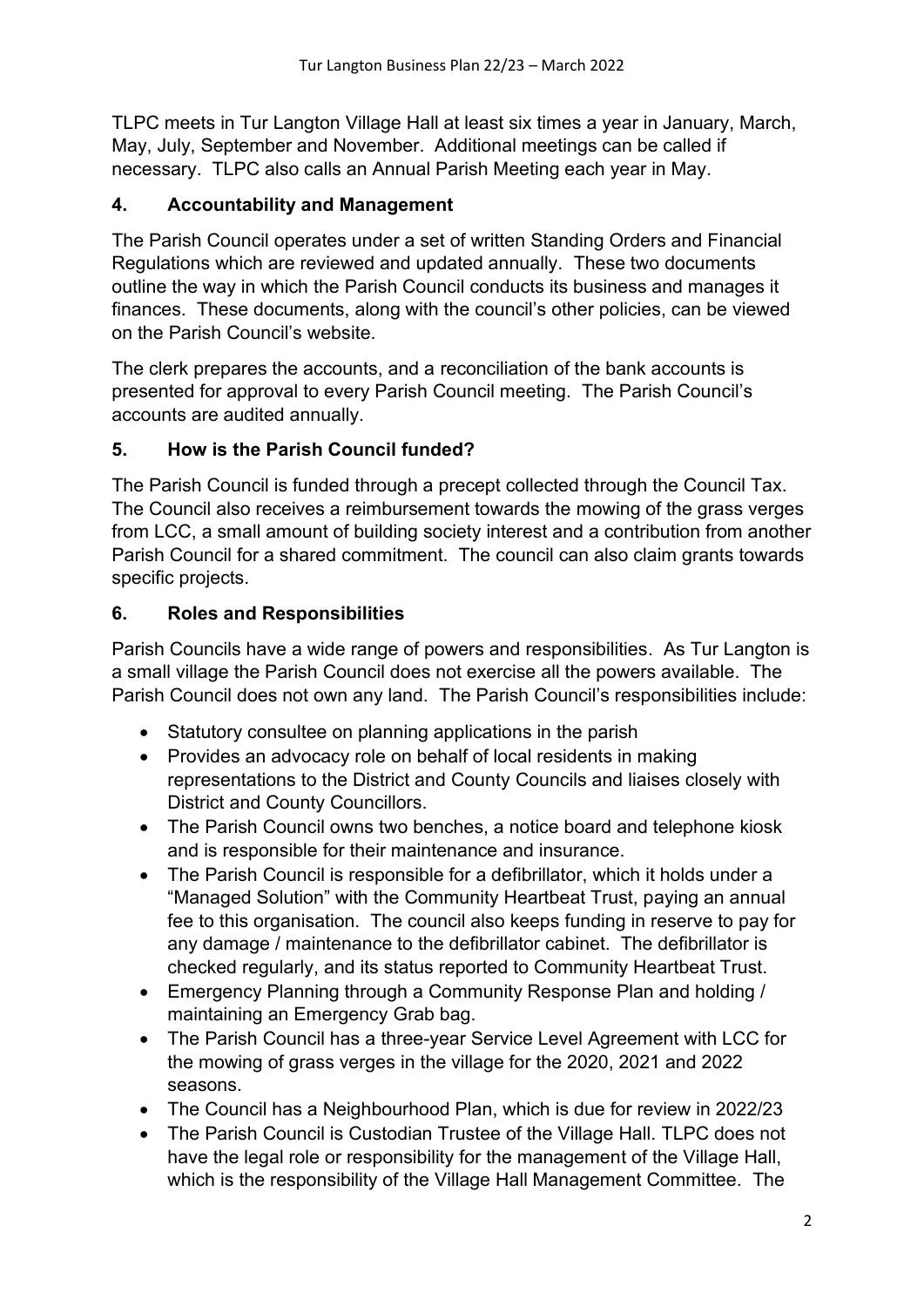land is leased from Merton College and TLPC has custody of all documents relating to title and liaises with Merton College on all aspects of the lease. The Trust Deed indemnifies TLPC of their obligations under the lease, including paying the rent, repairing, maintaining and insuring the Village Hall. TLCP currently pays the annual rent to Merton College, and this is recorded as a grant to the Village Hall Committee. The Village Hall was recently refurbished and TLPC supported this by gifting materials and services using its power under Section 19(3) of the Government Act (Miscellaneous Provisions) Act 1976. This was funded through a loan from the Public Works Loans Board and through grant funding claimed by the Parish Council. The loan was taken out in 2019 and repayments will continue until 2038.

- Parish Councillors act as Trustees on the Village Hall Committee and Hanbury Charity.
- TLPC maintains a website and produces a newsletter which is distributed to all households in the Parish.

# **7. Other Key Activities 2022-2023**

In addition to the ongoing roles and responsibilities listed at 6 above, the Parish Council has agreed the following key activities in 2022/23:

# **7.1 Review of Neighbourhood Plan**

The Neighbourhood Plan is due to be reviewed in the 2022/23 year. The Parish Council intends to engage a consultant to support this review, funded through grants from "Locality". In addition, a small budget has been allocated in the 2022/23 budget to fund the clerk's salary for additional administration work. This is funded through the precept.

# **7.2 Traffic Calming**

The Parish Council is exploring solutions to address the problems of traffic speeds in the village. LCC has awarded the Parish Council a grant of £5,000 for "Highways Improvements Projects" from their Members' Highways Fund. This has been put into a ringfenced reserve until a suitable project is identified. Further funding may be available from the Parish Council's "Village Improvements" reserves already held. The Parish Council will continue to explore options with LCC.

# **7.3 Village Hall Garden**

The council received a donation to be put towards the garden at the Village Hall. Some of this has been spent, the balance in this reserve at 31/3/22 is £392.37

# **7.4 History**

The Parish Council intends to put a "History Page" on the website. The costs associated with this would be for scanning archive documents.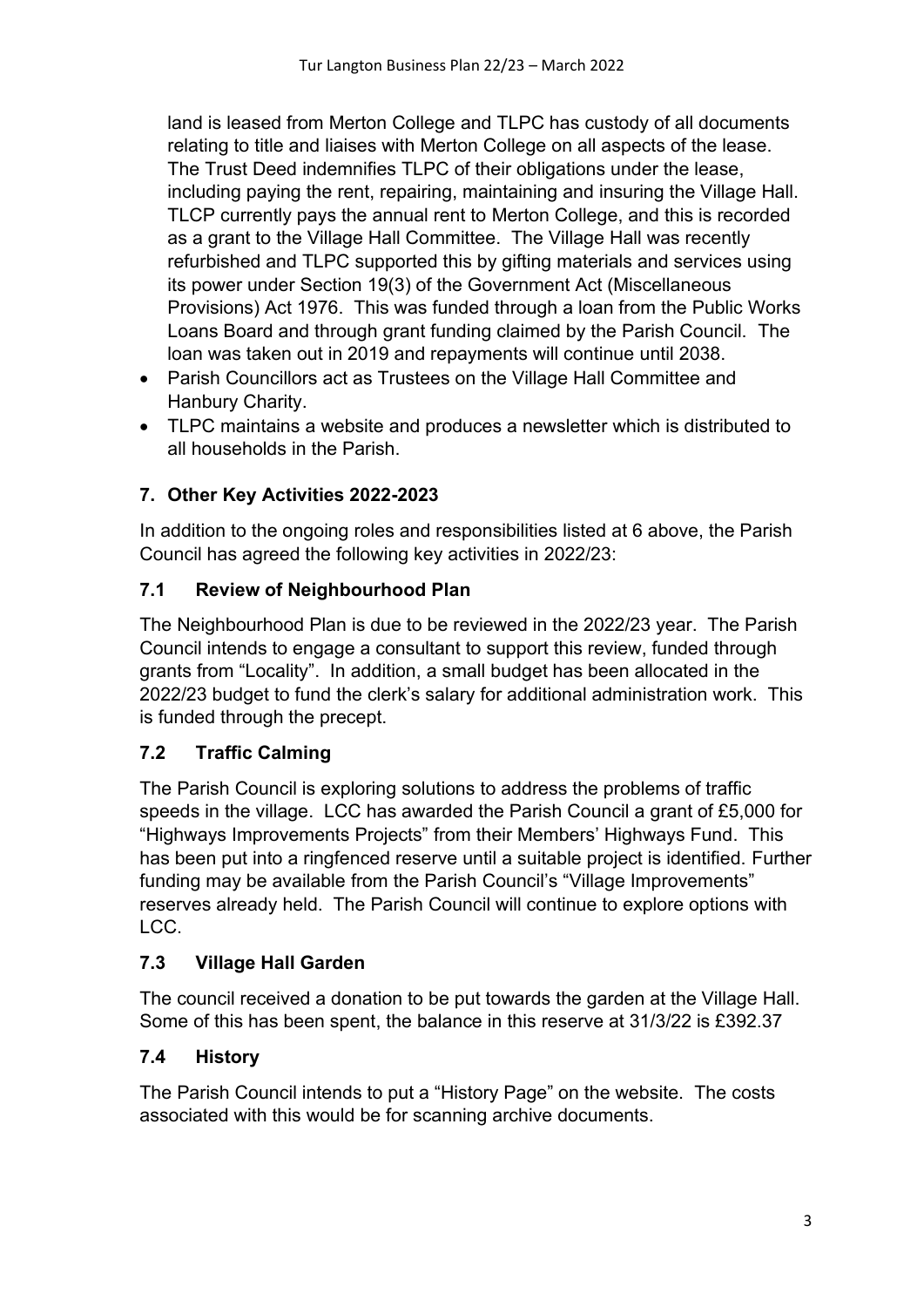#### **8. Budget for the year 1/4/22 – 31/3/22**

The budget was agreed at the Parish Council meeting 11/1/22 with a precept of £9,830 and revised at meeting 10/5/22 to take into account the actual income and expenditure at 31/3/22. Details of the budget headings and reserves are below. This does not include any grants or expenditure for the Neighbourhood Plan

| <b>Budget heading</b>                             | <b>Budget</b> |
|---------------------------------------------------|---------------|
| Salary                                            | £2,315        |
| General Expenses / stationary etc                 | £50.00        |
| <b>Subscriptions</b>                              | £320.00       |
| <b>Information Commissioner</b>                   | £35.00        |
| Hall Hire for meetings                            | £40.00        |
| Audit                                             | £200.00       |
| Training                                          | £180.00       |
| Insurance                                         | £280.00       |
| Section 137                                       | £50.00        |
| <b>Village Hall Rent</b>                          | £576.00       |
| <b>Grass Cutting</b>                              | £1,210.00     |
| Village improvements                              | £270.00       |
| Maintenance of Street Furniture during 22/23 year | £300.00       |
| Loan repayment                                    | £3,343.74     |
| IT / Website / emails / domain                    | £300.00       |
| Election (to build up reserve)                    | £285.00       |
| Chair's allowance                                 | £30.00        |
| Travel                                            | £40.00        |
| Defibrillator                                     | £126.00       |
| Neighbourhood Plan admin                          | £100.00       |
| History / scanning archive material               | £100.00       |
| <b>VAT</b>                                        | £400          |
| <b>Bank Fees</b>                                  | £100          |
| <b>Estimated gross payments (rounded up)</b>      | £10,651.00    |
| <b>Reserves</b>                                   |               |
| <b>General Reserve</b>                            | £4,336.00     |
| IT equipment                                      | £300.00       |
| Election                                          | £733.00       |
| <b>Repairs and Maintenance</b>                    | £200.00       |
| <b>Village Improvements</b>                       | £1,664.00     |
| Defibrillator repairs                             | £175.00       |
| <b>Highways</b>                                   | £5,000        |
| Village Hall Memorial Garden                      | £392.37       |
| <b>Total Reserves</b>                             | £12,800.37    |
| <b>Total payments plus reserves</b>               | £23,451.37    |
| Less carry over at 31/3/22 (rounded up)           | $-£8,060.00$  |
| <b>Balance (rounded down)</b>                     | £15,391.00    |
| <b>Funded by:</b>                                 |               |
| <b>Estimated income</b>                           | £5,561.00     |
| <b>Precept</b>                                    | £9,830.00     |
| <b>Total</b>                                      | £15,391.00    |